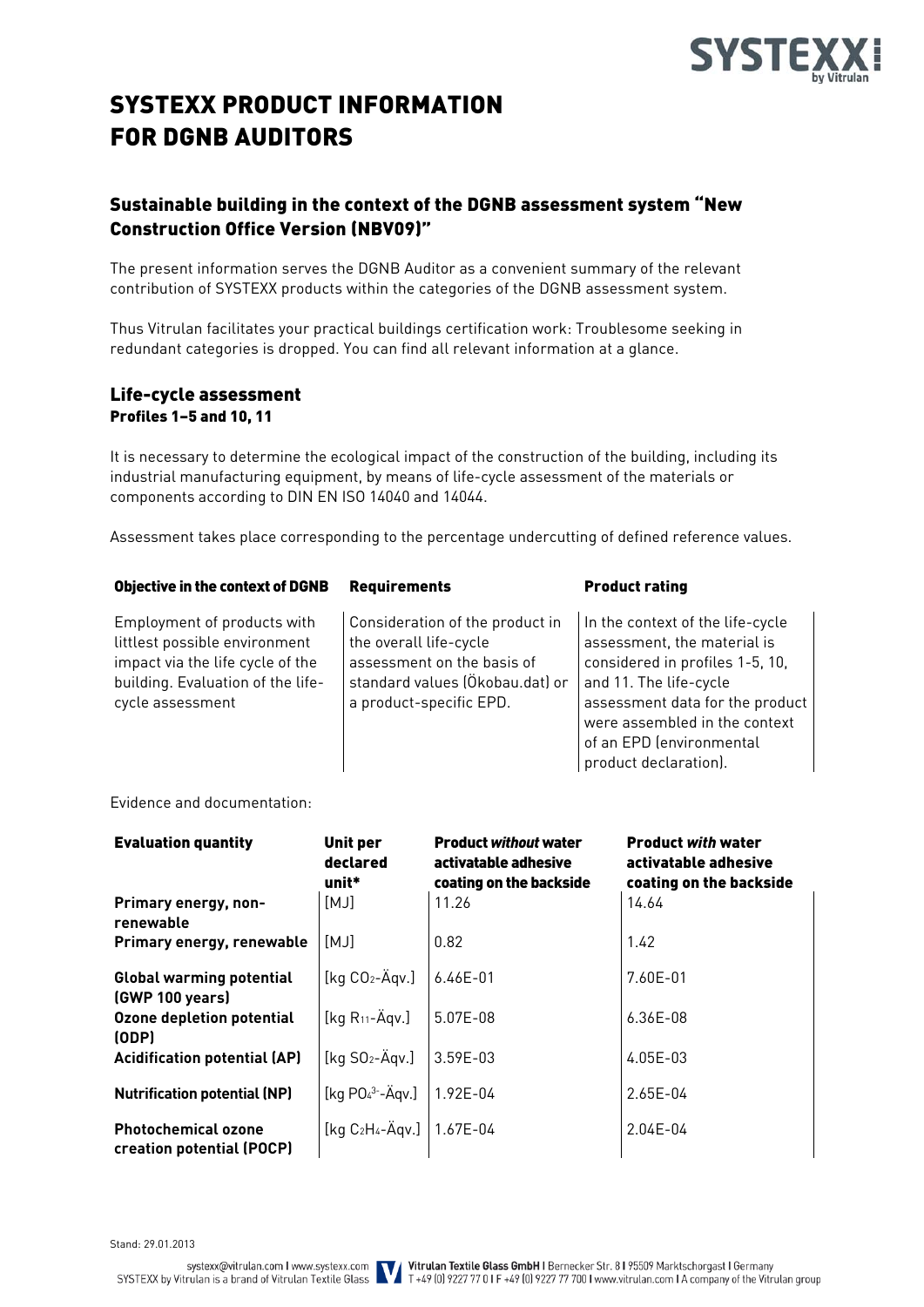

\* The declaration applies to 1 m² of wall and ceiling covering without water activatable adhesive coating on the backside with a weight of 146 g/m<sup>2</sup>, or to 1 m<sup>2</sup> of wall and ceiling covering with water activatable adhesive coating on the backside with a weight of 184 g/m².

#### **The life-cycle assessment values can be directly applied in the life-cycle assessment for the DGNB certification.**

# Risks for the local environment Profile 6

Die Bestimmung der ökologischen Auswirkungen der Konstruktion des Gebäudes einschließlich seiner Anlagentechnik mittels Ökobilanzierung der eingesetzten Materialien bzw. Bauteile nach DIN EN ISO 14040 und 14044 ist erforderlich.

| <b>Requirements</b>                                                                                                                   | <b>Product rating</b>                                                                                            |
|---------------------------------------------------------------------------------------------------------------------------------------|------------------------------------------------------------------------------------------------------------------|
| Documentation and inspection<br>of all paints, lacquers, floor/wall<br>coverings, and wood-based<br>materials in respect of their VOC | Synthetic materials are free<br>from lead, cadmium or tin<br>stabilisers.                                        |
| content and other environment<br>criteria (solvent content,                                                                           | The adhesives employed for<br>products with water activatable<br>adhesive coating feature a VOC                  |
| PVC). Inspection of the<br>individual pollutants. Synthetic                                                                           | content of 4.8 %. Thus the<br>product meets the requirements                                                     |
| materials have to be free from<br>lead, cadmium or tin stabilisers.                                                                   | for quality category 3. For<br>products without adhesive                                                         |
| mineral and non-mineral                                                                                                               | coating, the chosen adhesives<br>are to be considered.                                                           |
| content of 3 % in the ready-to-<br>use material is acceptable for                                                                     |                                                                                                                  |
| the highest quality category<br>according to 2004/42/EG (ISO                                                                          |                                                                                                                  |
|                                                                                                                                       | VOC/formaldehyde emissions,<br>For glass fibre adhesives on<br>surfaces, a maximum VOC<br>11890-2 / ASTMD 2369). |

Evidence and documentation:

You will find all necessary data about documentation in the manufacturer's declaration attached.

Stand: 29.01.2013

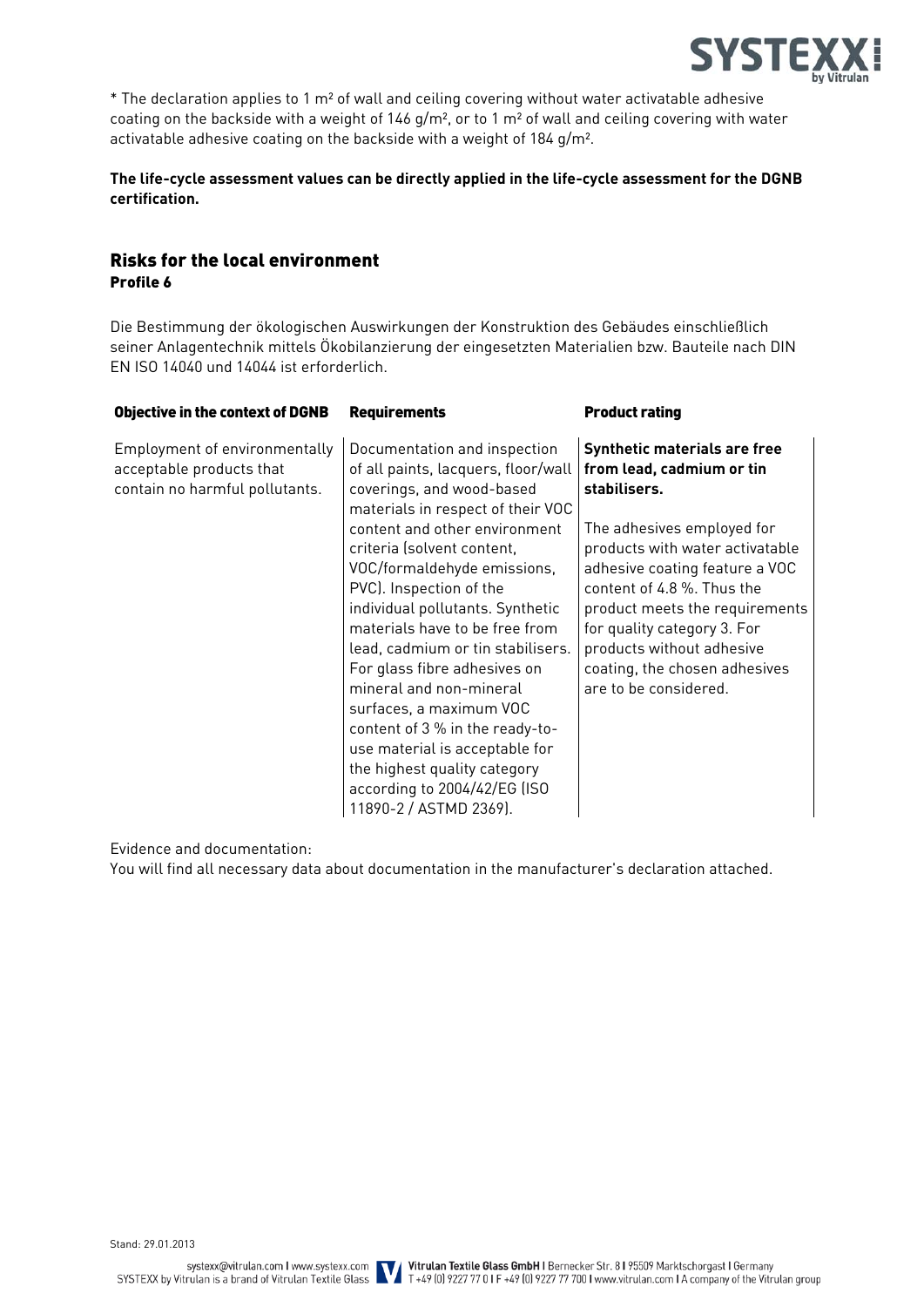

### Economic quality Profile 16: Building-related expenses during the life cycle

#### Objective in the context of DGNB Requirements & product rating

Reduction of whole life cost by means of low production and maintenance cost as well as cleaning and energy cost during the life cycle of the building.

Consideration of the production costs and replacement cycles of the wall coverings. The impact of wall coverings on whole life cost depends on the employed wall covering. **It is assumed that the share is below 1 % of the total whole life cost.**

#### Evidence & documentation:

The costs of the wall coverings in the respective project have to be set. Costs of material and production costs flow into the whole life costs. These are found again in the context of the cost report in cost group KG345 "Indoor wall coverings" according to DIN 276.

# Sociocultural and functional quality Profile 20: Indoor air quality

Die Bestimmung der ökologischen Auswirkungen der Konstruktion des Gebäudes einschließlich seiner Anlagentechnik mittels Ökobilanzierung der eingesetzten Materialien bzw. Bauteile nach DIN EN ISO 14040 und 14044 ist erforderlich.

| <b>Objective in the context of DGNB</b>                                                                                                                 | <b>Requirements</b>                                                                                                                                                                                                                            | <b>Product rating</b>                                                                                                                                                                                                                                                                                                                                              |
|---------------------------------------------------------------------------------------------------------------------------------------------------------|------------------------------------------------------------------------------------------------------------------------------------------------------------------------------------------------------------------------------------------------|--------------------------------------------------------------------------------------------------------------------------------------------------------------------------------------------------------------------------------------------------------------------------------------------------------------------------------------------------------------------|
| Reduction of pollutants in the<br>indoor air which impair the well-<br>being of workers and users by<br>smells, irritations, or harmful<br>ingredients. | Indoor room air measurements<br>after completion of the building<br>must reach indoor air<br>concentrations for VOC<br>< 500 μg/m <sup>3</sup> and formaldehyde<br>$< 60 \mu g/m3$ . This requires<br>employment of low-emission<br>materials. | Certification by Oeko-Tex<br>Standard 100 according to<br>product class I (products for<br>babies). Moreover, emissions of<br>0.1 mg/m <sup>2</sup> VOC after 28 days<br>according to the Committee for<br>Health-related Evaluation of<br><b>Building Products (AgBB) are</b><br>undercut. Also low-emission<br>indoor rooms can be designed<br>with the product. |
|                                                                                                                                                         |                                                                                                                                                                                                                                                | Thus the product adds to<br>attainment of points in profile<br>20 "Indoor air quality".                                                                                                                                                                                                                                                                            |
|                                                                                                                                                         |                                                                                                                                                                                                                                                | Profile 20 requires the<br>measurement of the room<br>temperature and the proof of<br>coming below VOC<br>concentrations and<br>formaldehyde.                                                                                                                                                                                                                      |

Evidence & documentation:

You will find all necessary data about documentation in the manufacturer's declaration attached.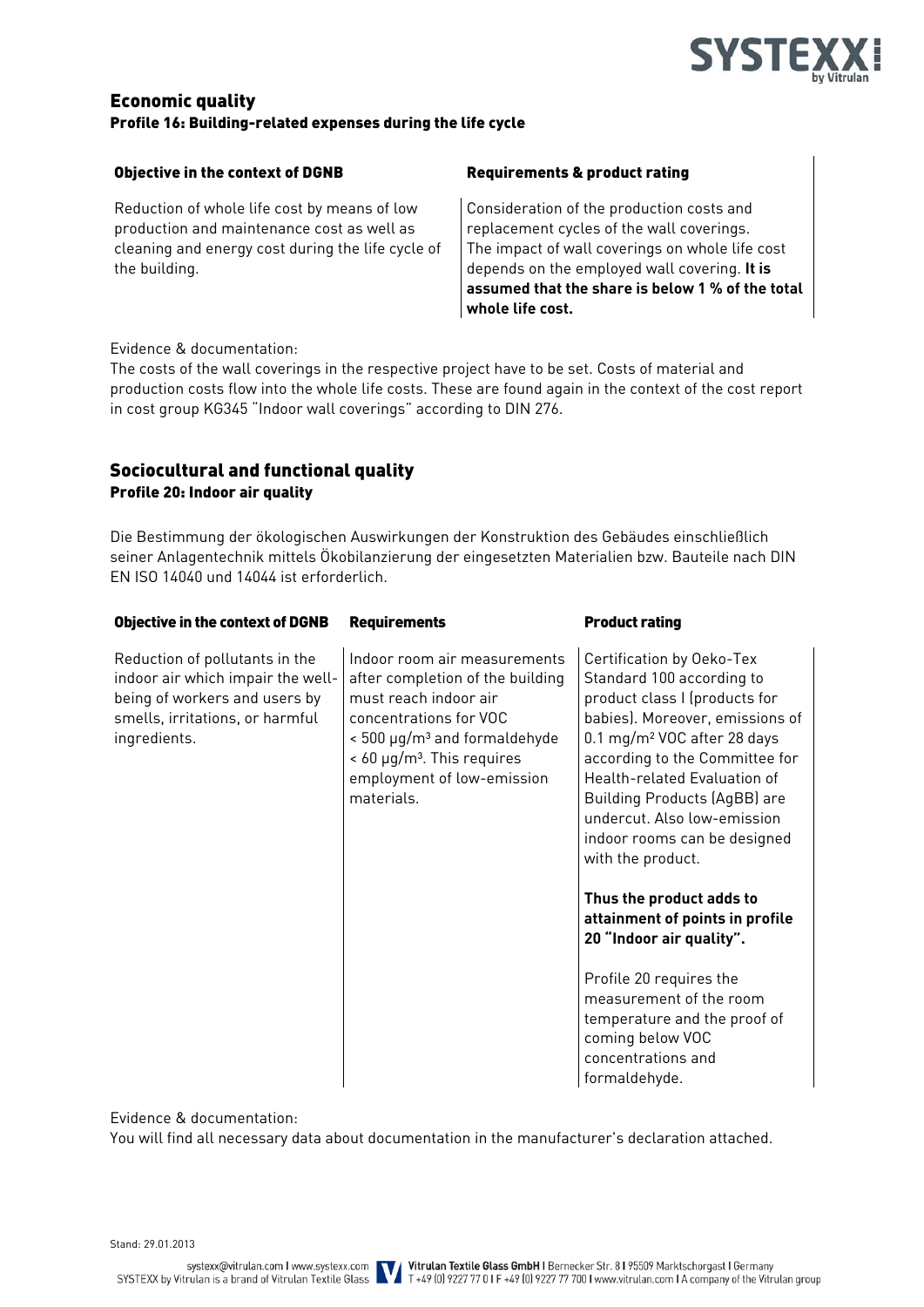

# Acoustic comfort Profile 21

| <b>Objective in the context of DGNB</b> | <b>Requirements</b>                                 | <b>Product rating</b>                                                                                                                   |
|-----------------------------------------|-----------------------------------------------------|-----------------------------------------------------------------------------------------------------------------------------------------|
| Guarantee of high acoustic<br>comfort.  | Compliance with reverberation<br>times in the room. | <b>By decreasing reverberation</b><br>times in the room, glass fibre<br>wallpaper can add to the<br>improvement of acoustic<br>comfort. |

Evidence & documentation:

Indication of the sound absorption coefficient of the surface (see manufacturer's declaration).

### Safety and incident risks Prodile 25

| <b>Objective in the context of DGNB</b>                 | <b>Requirements</b>                                                                                                                       | <b>Product rating</b>                                                                                                                                                                                                                                       |
|---------------------------------------------------------|-------------------------------------------------------------------------------------------------------------------------------------------|-------------------------------------------------------------------------------------------------------------------------------------------------------------------------------------------------------------------------------------------------------------|
| Among others, decrease of the<br>extent of fire losses. | Employment of halogen-free<br>substances that can cause toxic<br>flue gases or damage the<br>building substance by caustic<br>flue gases. | The product is free of PVC and<br>halogen and thus contains no<br>halogenated substances that<br>cause caustic or corrosive gases<br>in the case of fire.<br>Thus the product adds to<br>attainment of points in profile<br>25 "Safety and incident risks". |

Evidence & documentation:

You will find all necessary data about documentation in the manufacturer's declaration attached.

Stand: 29.01.2013